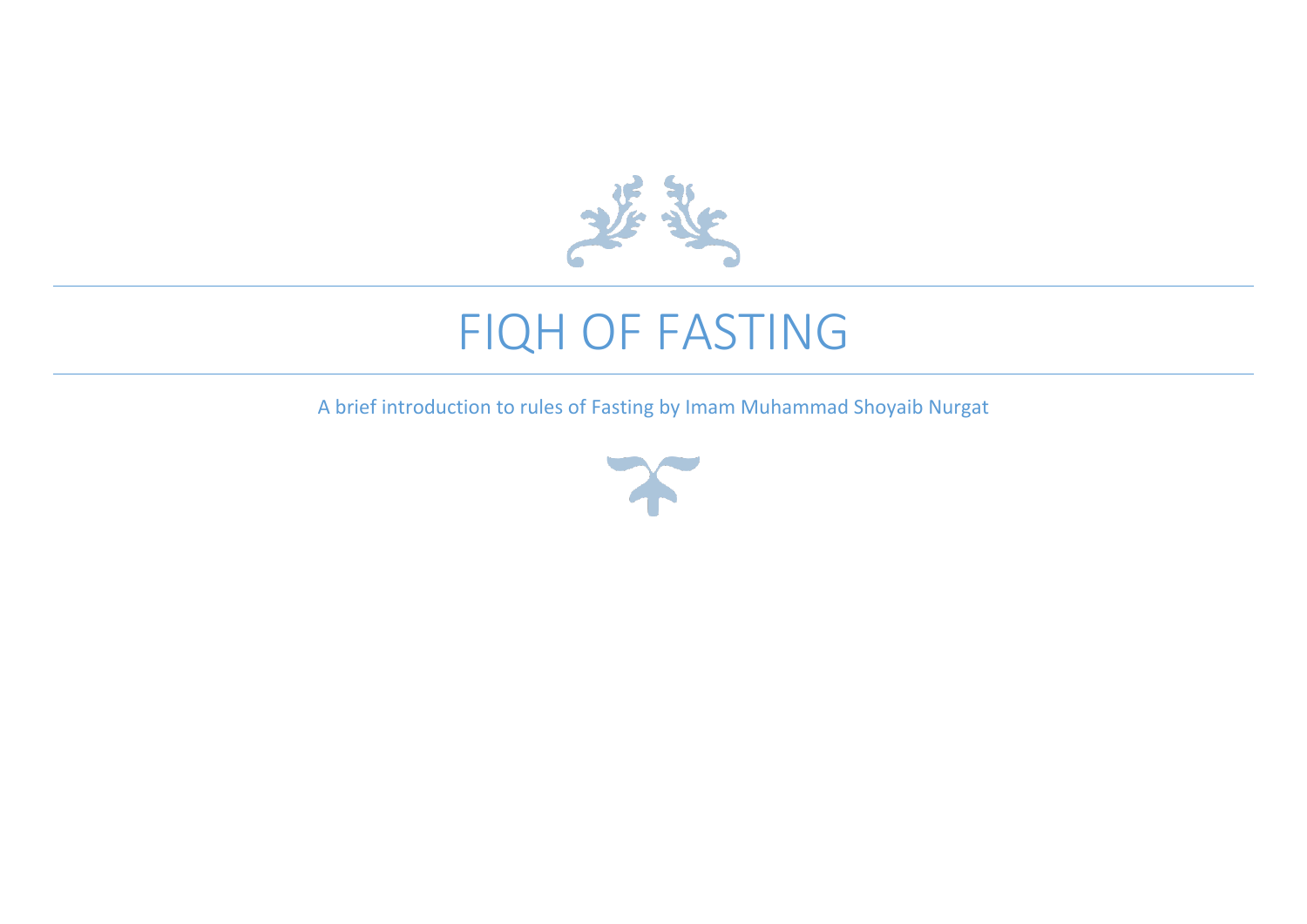|                                                                                                                                                                                                                                                                                                                                                                                    | <b>Notes</b> |
|------------------------------------------------------------------------------------------------------------------------------------------------------------------------------------------------------------------------------------------------------------------------------------------------------------------------------------------------------------------------------------|--------------|
| Fast of the month of Ramadhan are Fardh                                                                                                                                                                                                                                                                                                                                            |              |
| O you who believe! Fasting is prescribed for you as it was prescribed for those before you, that you may become<br>righteous. (Baqarah: 183)                                                                                                                                                                                                                                       |              |
| "So those of you who witness the month must fast in it." (Baqarah:185)                                                                                                                                                                                                                                                                                                             |              |
| Virtues of Fasting in the blessed month of Ramadhan.                                                                                                                                                                                                                                                                                                                               |              |
| reported that Rasullulah ﷺ Said: In Paradise there is a gate which is called Rayyan, through                                                                                                                                                                                                                                                                                       |              |
| which only the people who fast would enter on the Day on Resurrection. No one else would enter along with them.<br>It would be announced: Where are the people who fast that they should be admitted into it? And when the last of<br>them would enter, it would be closed, and no one would enter it. (Muslim)                                                                    |              |
| narrated that Rasullulah ﷺ Said that Allah Almighty says: The Fast is for Me and I will give the منتخف Abu Huraira                                                                                                                                                                                                                                                                 |              |
| reward for it, as he leaves his sexual desire, food and drink for My Sake. Fasting is a shield (from Hellfire) and there<br>are two pleasures for a fasting person, one at the time of breaking his fast, and the other at the time when he will<br>meet his Lord. And the smell of the mouth of a fasting person is better in Allah's Sight than the smell of musk."<br>(Bukhari) |              |
| One can never make up for neglecting the fast of Ramadhan                                                                                                                                                                                                                                                                                                                          |              |
| Rasullulah <a>Said: "Whoever breaks the fast on one day in Ramadan, with no concession and no sickness, fasting an<br/>entire lifetime will not make up for it, even if he fasts it" Abu Dawood</a>                                                                                                                                                                                |              |
|                                                                                                                                                                                                                                                                                                                                                                                    |              |
|                                                                                                                                                                                                                                                                                                                                                                                    |              |
|                                                                                                                                                                                                                                                                                                                                                                                    |              |
|                                                                                                                                                                                                                                                                                                                                                                                    |              |
|                                                                                                                                                                                                                                                                                                                                                                                    |              |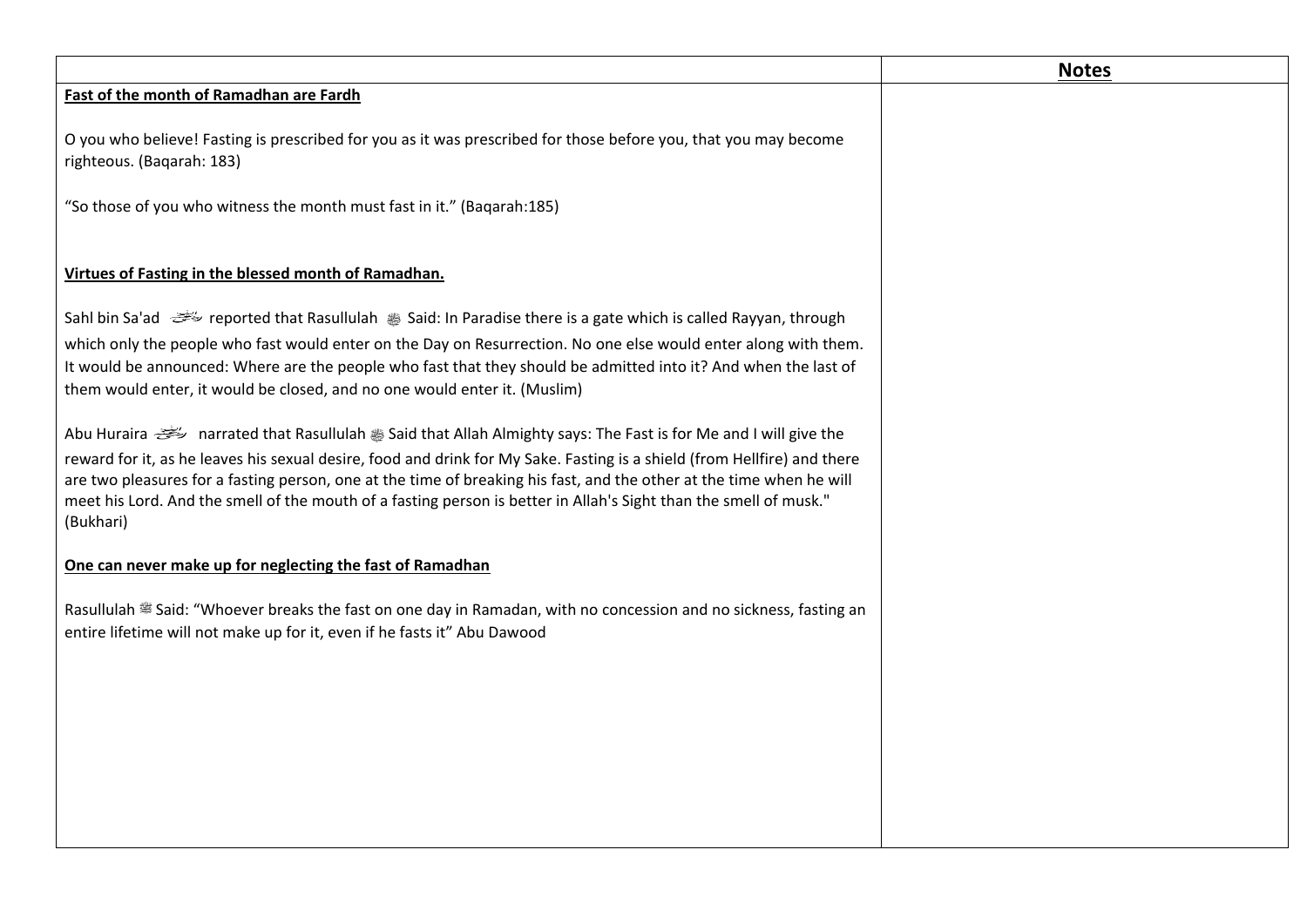## **On whom is fasting obligatory**

Fasting is obligatory for a person if he fulfils five conditions:

- 1. He is a Muslim
- 2. He is accountable. The one who is accountable/mukallaf is one who has reached the age of puberty and is of sound mind. (a minor or one who is insane is not accountable.)
- 3. He is able to fast.

Being unable to fast falls into two categories:

- I. Temporary inability: Temporary inability is that individual who is sick hopes to recover. A traveller, a pregnant lady or one who is breastfeeding her child can come under this category. These people are allowed not to fast when the excuse is there, but they have to make up what they missed.
- II. Permanent inability. Those who are permanently unable to fast, such as one who is sick and has no hope of recovery, or those who are elderly and are unable to fast, as mentioned in the verse:

"And as for those who can fast with difficulty, they have to feed a poor person." (Baqarah 2:184)

Note: If fasting is likely to be harmful for a person and a knowledgeable and trustworthy doctor tells him that it will harm him, then it is forbidden for him to fast, because Allah says: وَلَا تَقَتْلُوْاْ أَنفُسَكُم "And do not kill yourselves" (al-Nisa: í ا<br>ا َ 29)

**Note:** Fidya for the fast of Ramadhan cannot be given before Ramadhan; it must be given after Ramadhan starts. Ahsan ul Fatawa Vol 4 Pg. 445

1. He is a Muqeem (not travelling)

فَمَن كَانَ مِنكُم مَّرِ يضمَّا أَوَّ عَلَىٰ سَفَزٍ فَعِدَّةٌ مِّنْ أَيَّامٍ أُخَر َ ì ا<br>أحداث ال

but if any of you is ill or on a journey, the same number (should be made up) from other days

2. There are no obstacles to fasting: This applies specifically to women. Women who are menstruating or bleeding following childbirth (post-partum bleeding or lochia) should not fast, because Rasullulah  $$$  said: وَعَنْ أَبِي سَعِيدٍ - رضـى الله عنـه - قَالَ: قَالَ رَسُولُ اَللَّهِ - صلـى الله عليه وسلم ۚ أَلَيْسَ إِذَا حَاضَنتْ لَمْ تُصَلِّ وَلَمْ تَصُمْ؟ مُتَّفَقٌّ عَلَيْهِ لَ َ Abu Saeed Khudri reported that Rasullulah صلى الله عليه وسلم Said: "Is it not the case that when a woman menstruates, she neither prays nor fasts?" (Bukhari and Muslim-part of a long Hadith)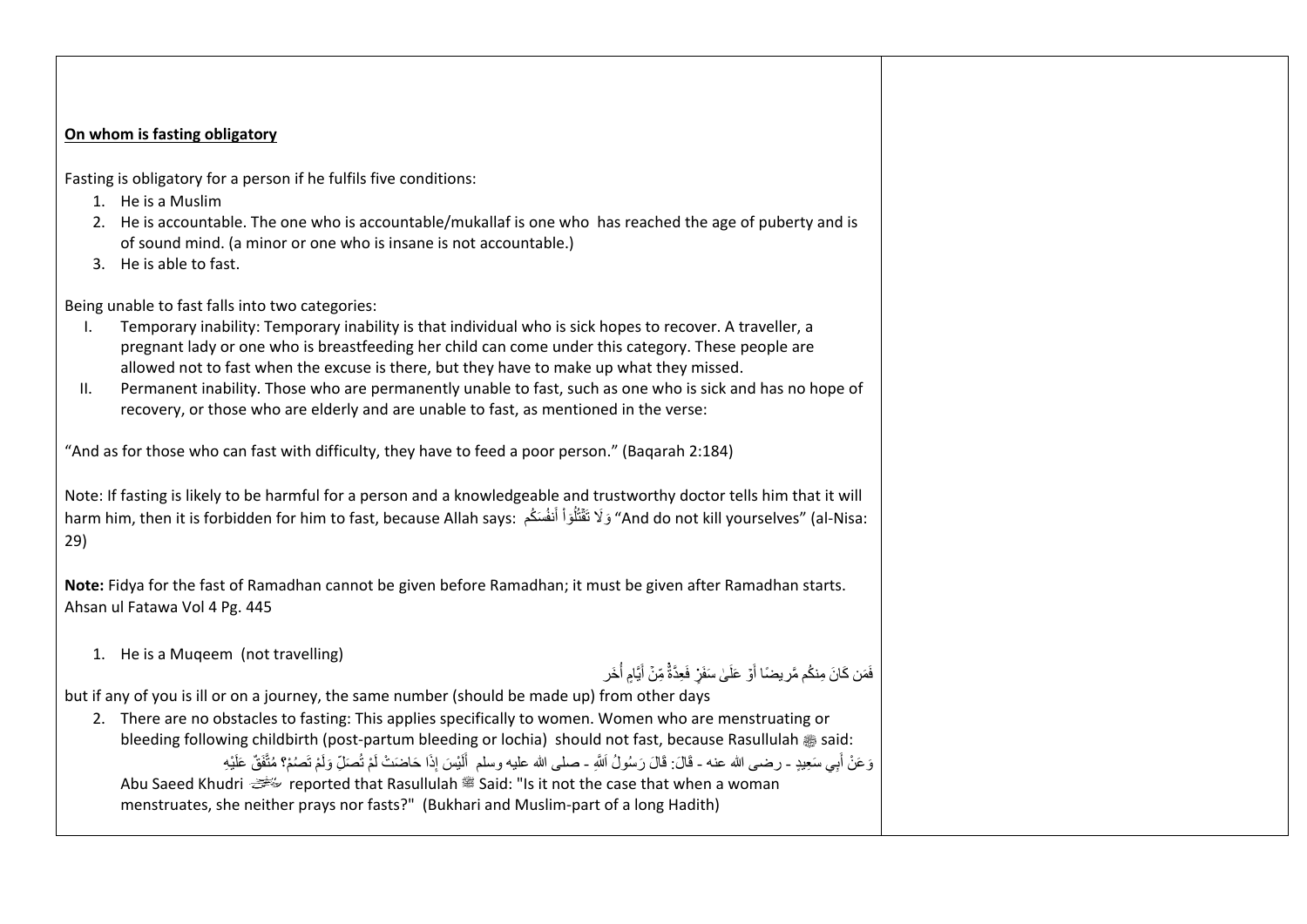Fast is not valid according to scholarly consensus in this case. And she must make up the days missed, also according to scholarly consensus.

#### **Conclusion: Five Excuses For Being Exempt From Fasting…**

- 1. Illness- after recovery Qadha or Fidya if illness is chronic
- 2. Pregnancy or breast feeding- where the woman feels that fasting will put the life of the child in danger. Qadha necessary
- 3. Shar'ee travel/Safar- Qadha necessary
- 4. Old age- a person has become so weak due to old age that he can't fast- Fidya necessary
- 5. Period/bleeding after child birth. Qadha necessary

Note: If a woman did not fast due to periods or had to break the fast during the day, due to periods, she should not eat and drink openly.

If she became clean during the day then it is waajib for her not to eat or drink until the time of sunset. (Ahsan ul Fatwa Vol 4 Pg.. 438)

# **Rules of Fasting**

## **Suhoor**

• Eating suhoor is following the Sunnah:

وَ عَنْ أَنَسِ بْنِ مَالِكٍ - رضـى الله عنـه - قَالَ: قَالَ رَسُولُ اَللَهِ - صلـى الله عليه وسلم - تَسَحَّرُوا فَإِنَّ فِي اَلسَّحُورِ بَرَكَةً. مُثَّفَقٌّ عَلَيْهِ َ

Anas ibn Maalik narr  $\frac{1}{2}$  ated that Rasulullah  $\frac{1}{2}$  said: "Eat suhoor, for in suhoor there is blessing." (Bukhari)

- To delay the suhoor to near the time of Subh Sadiq is Mustahab
- If someone fasted without eating Suhoor, it would be valid, but one missed out on a Sunnah.

## **Delay the Suhoor but hasten with Iftar**

Rasulullah  $\frac{400}{100}$  said "The people will remain on the right path as long as they hasten the breaking of the fast." (Bukhari)

## **Masnoon words to be said at the time of breaking the fast**

Mu'adh ibn Zuhrah  $\gg$  narrated that, when he broke his fast Rasulullah  $\approx$  used to say: O Allah, for you I have fasted, and with your provision I have broken my fast. (Tirmizi)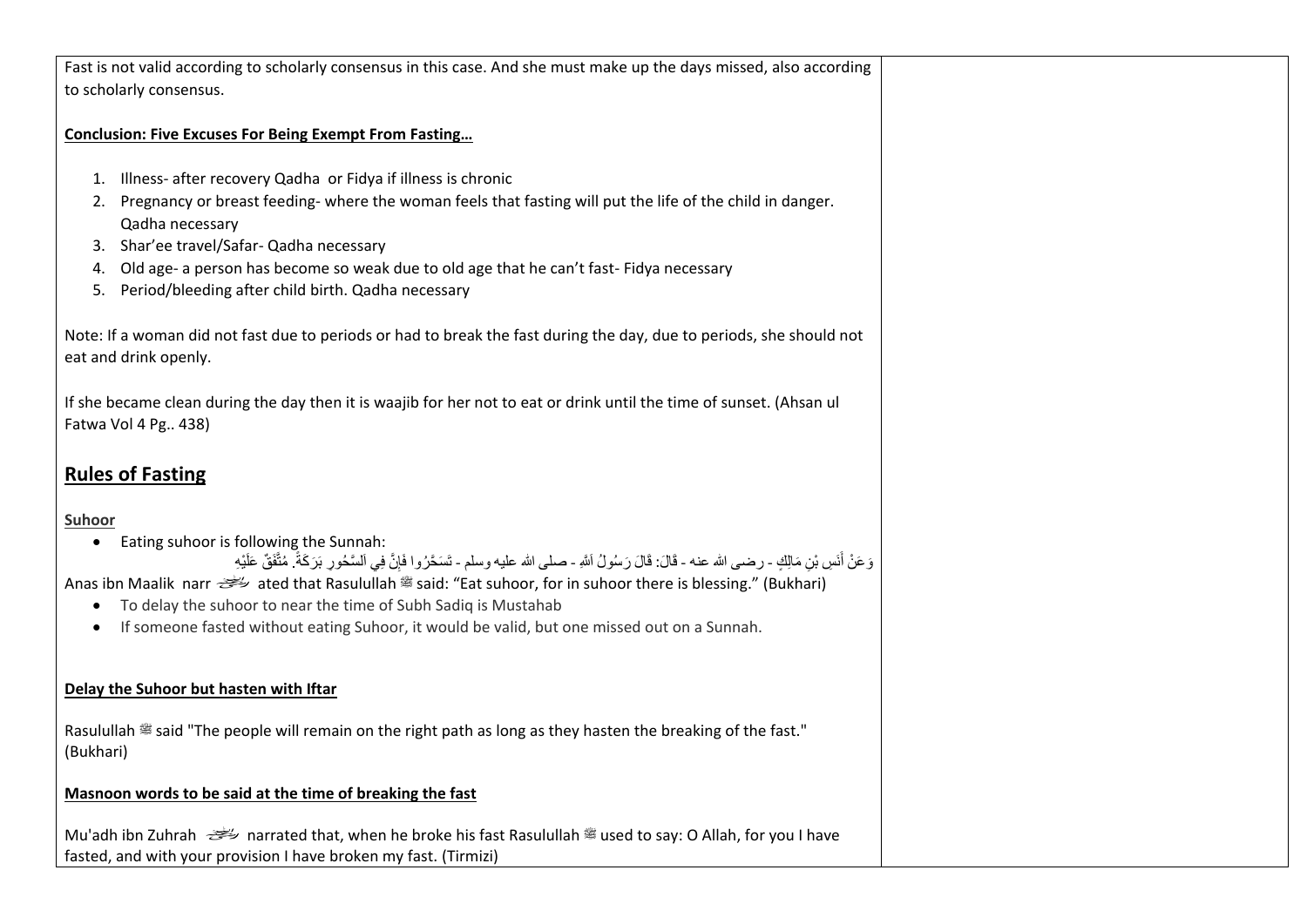# **Intention**

# " إِنَّمَا الأَعْمَالُ بِالنِّيَّاتِ"

"Actions are judged according to intentions". (Bukhari)

- Intention is obligatory, one will intend for each fast every day. Intention is from the heart, the 'suhoor' that is eaten for beginning the fast would also suffice. Just the saying of: I will fast' will suffice for the intention.
- Intention can be made from the night; and can be made until the 'Shar'ee mid-day.
- If one has intended; but wants to eat or drink before Subh sadiq it is permissible. As the fast commences from Subh Sadiq.

## **If a woman becomes clean after Subh Sadiq, does she need to fast?**

No, she cannot fast, but she must act as though she is a fasting person, meaning she should abstain from eating and drinking etc.

During the time she is on her periods she may eat or drink but not in front of anyone. Ahsan ul Fatawaa Vol4 Pg 438

If she became clean before Subh Sadiq then…

a) If she had become clean after completing ten days, then whether she has time for ghusl or not before Subh Sadiq, she has to fast.

b) if she has become clean before the ten days then she would need to determine as to whether she can take a bath before Subh Sadiq or not? If she can, then the fast would be obligatory on her; and if she can't because she became clean just minutes before Subh Sadiq, then the fast of the day is not obligatory for her, she will keep Qadha of it. (Kitab ul Masa'il pg. 74.)

#### **A woman has to keep the Qadha of the fast missed**

It was narrated from Muadhah Al-Adawiyyah that a woman asked Aishah RA: "Should a menstruating woman make up the prayers when she becomes pure?" she said: "Are you a Haruri? We used to menstruate at the time of Rasulullah صلى الله عليه وسلم then we would become pure. He told us to make up the fast, but he did not tell us to make up the prayers."

#### **Those things that do not break fast**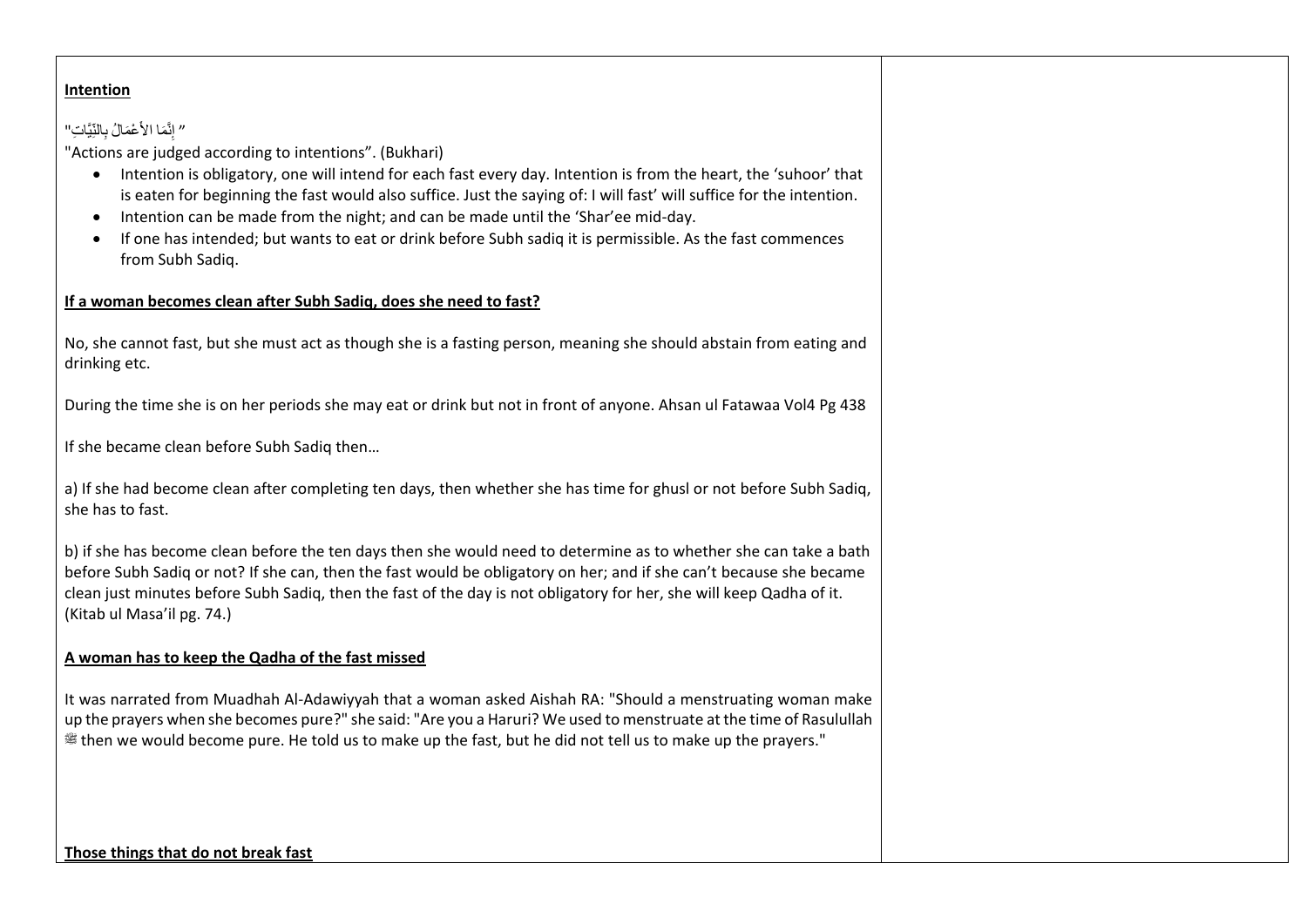- To eat and drink unknowingly.
- To vomit unintentionally, even if is a mouthful Note: A "mouthful of vomit" is defined as such an amount that one cannot hold back in one's mouth without difficulty.
- If one unintentionally swallowed vomit.
- If one Intentionally vomited less than a mouthful.
- If blood came out from the teeth but did not go into the stomach.
- If food less than a gram-seed (chana) was stuck in between the teeth and one swallows it. If one took it out and then put it back in, fast will break.
- If one is the state of 'janabat'/major uncleanliness and one takes a bath after Subh Sadiq.
- A wet dream.
- To bathe for the sake of cooling one's self.
- A person sniffing in such a way that the mucus goes down his throat won't break the fast.
- To do Miswaak. (flavoured miswaak must be avoided)
- Blood test
- If oxygen is given without any medicine mixed in.
- Cupping-- Ibn `Abbas RA Narrated that: Rasulullah  $\frac{46}{30}$  was cupped while he was fasting. (Bukhari)
- Taking an injection. Covid/Flu vaccine can be taken whilst fasting.
- Applying of Surma (kohl) into the eyes.
- To put medicine into the eyes.
- A mosquito fly or any other object going down the throat unintentionally.
- Water entering the ears (unintentionally). If someone Intentionally put water into the ears; then the there is a difference of opinion amongst the jurist. Some say it will break; some say it won't. so, one must practice caution.
- Dust or dirt going down the throat.
- Swallowing one's own saliva.
- A few tears going into the mouth won't break the fast; if there are so many that the taste of the tears is felt and quite a bit gathers in the mouth and one swallows that, it will break the fast. (Masaail Roza pg 60)
- Taking an injection. (If the injection is going directly into the stomach or brain it will break the fast).
- Glucose drip will not break the fast, as it is going through the veins, not directly into the stomach or brain
- All types of intravenous injections do not break the fast, irrespective of their ingredients
- Dialysis will not break the fast. As it is a means of cleaning the blood and doesn't go directly into the stomach or brain.
- Rubbing oil onto the body or hair.
- Applying Itr or perfume. It is not permitted to inhale the smoke of Lobaan or incense whilst fasting. It is also not permitted to smoke cigarettes or inhale its smoke.
- Brushing the teeth without tooth paste or powder e.g. using a Miswaak, etc.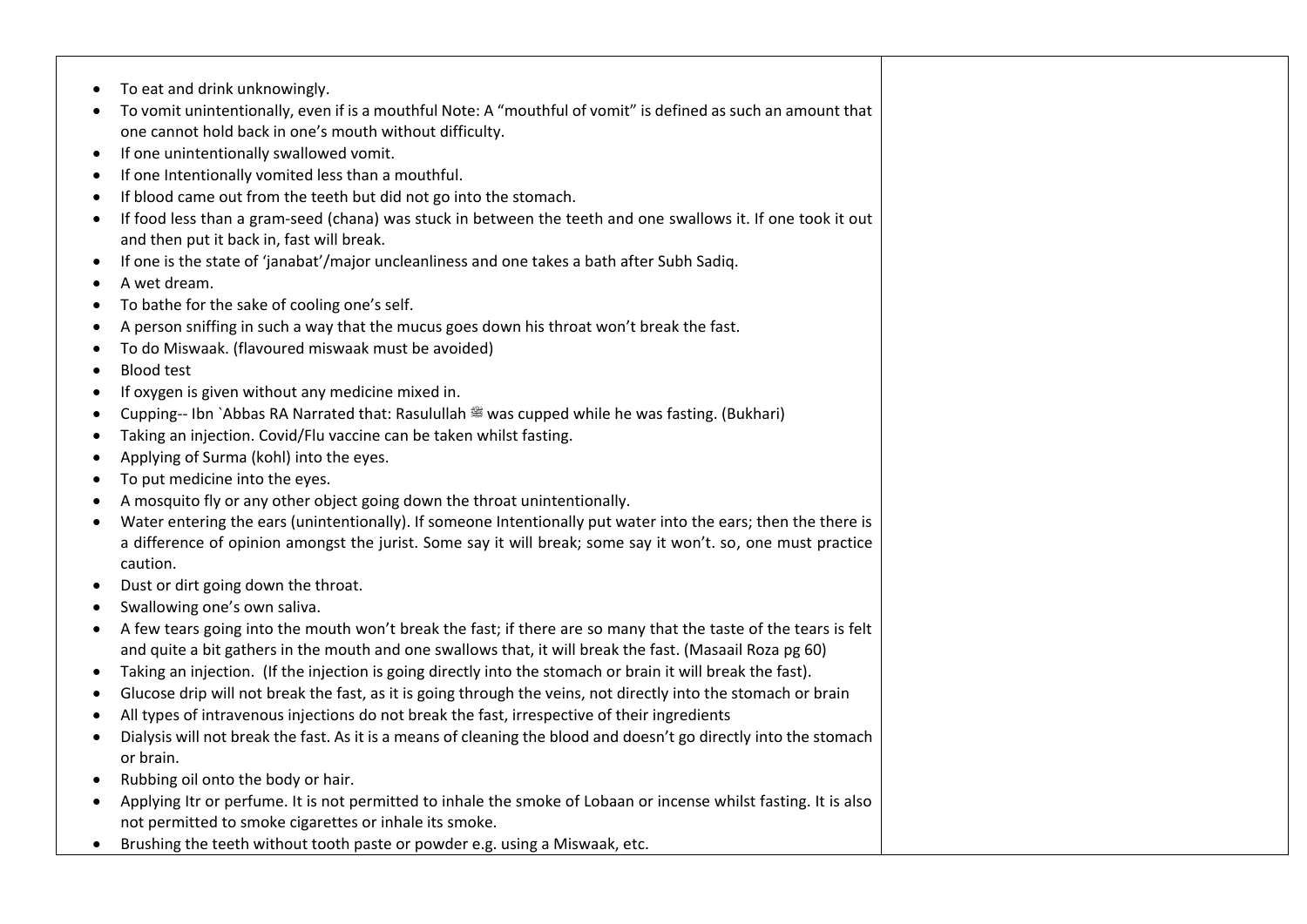## **Those things that break your fast**

There are two categories of things that break the fast:

- 1. Those things/acts that break the fast but makes only 'Qadha' obligatory.
- 2. Those things/acts that break the fast and makes 'Qadha' and 'kaffarah' obligatory.

Qadha means to keep one fast in place of the one that was missed or broken.

Kaffarah for breaking the fast of Ramadhan is to fast for sixty consecutive days. if a person does not have the strength to keep these 60 fasts then he should feed sixty poor people twice a day with a full meal. He may also give grain to sixty poor people or to one poor person for sixty days. He must give each poor person grain to the value of Sadaqat ul Fitr. One may also give money to the value of Sadaqat ul Fitr. If wheat is given as Sadaqat ul fitr then 1.75 kgs or its value must be given to each individual.

## **Those things that break your fast and makes Qadha Wajib (obligatory)**

- Anything put by force into the mouth of fasting persons.
- Smoking a cigarette or shisha or to inhale smoke of an incense stick or lobaan. (Kitab ul Masail Pg. 88.) (Ulama have also opined that smoking a cigarette will result in both Qadha and Kaffarah. (Fatawa Darul Uloom Zakaria Vol3 Pg. 285)
- Using an inhaler
- Water goes down the throat whilst gargling whilst one is aware that one is fasting.
- To vomit mouthful intentionally.
- If one knowingly swallowed more than a gram-seed (chana) of vomit, fast will break. (Ahsan ul Fatwa Vol 4 Pg. 443)
- Intentionally swallowing a pebble, piece of paper or any item that is not used as food or medicine.
- Swallowing something edible, equal to or bigger than a grain of gram which was stuck between the teeth. However, if it is first taken out of the mouth and swallowed, it will break the fast whether it is smaller or bigger than the size of a gram.
- Putting oil into the ear or nose. Some of the present day jurist are of the opinion that oil or medicine in the ear will not break the fast as it does not have direct access to the brain or stomach. But caution demands abstention.
- Inhaling snuff into the nostrils.
- Swallowing the blood from the gums if the blood is more than the saliva or equal to it.
- To eat and drink forgetting that one is fasting and thereafter thinking that the fast is broken, to eat and drink again.
- To eat and drink after Fajr or to break the fast before sunset due to a cloudy sky or a faulty watch etc. and then realizing one's fault.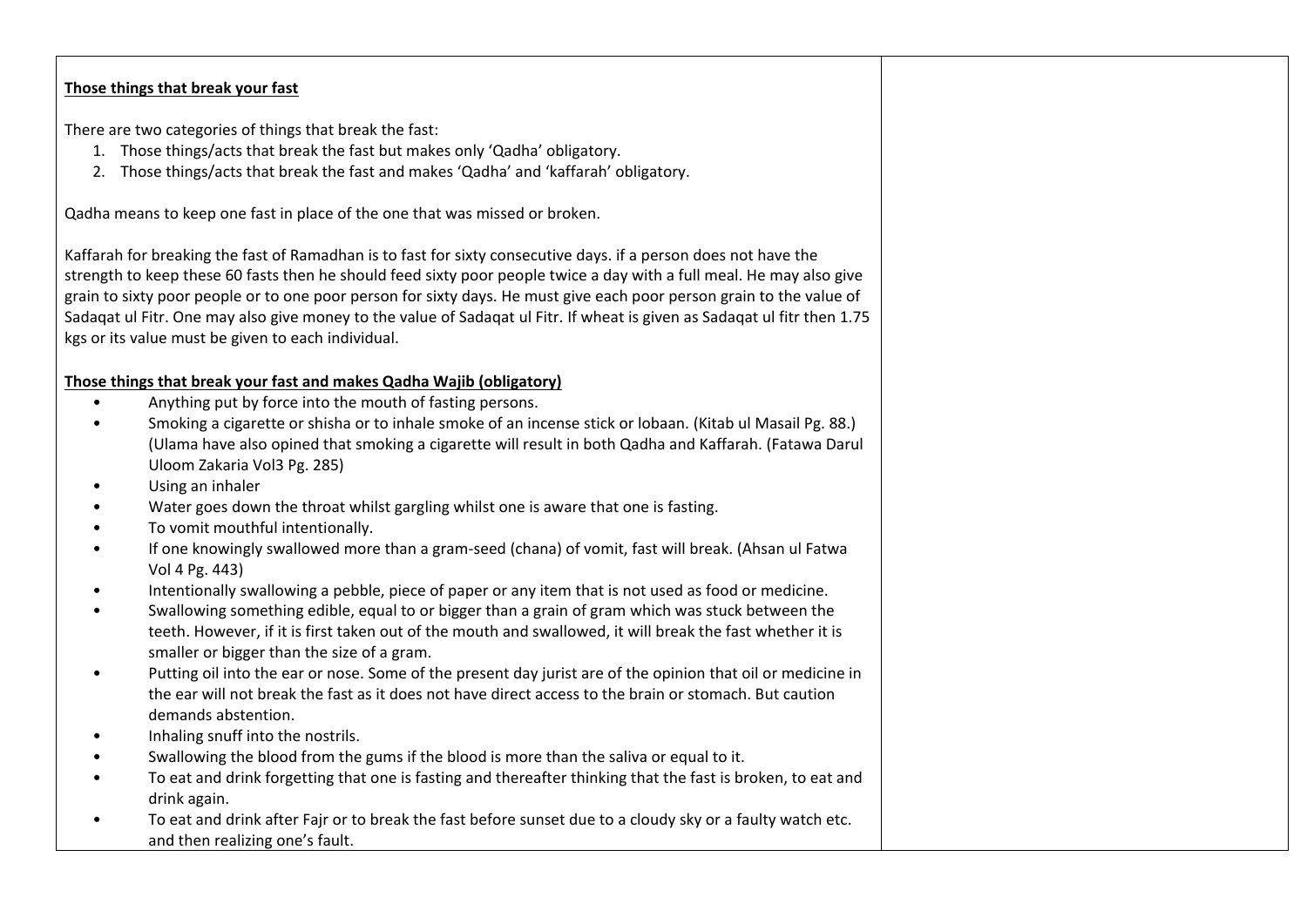- Husband and wife becoming intimate and results in ejaculation without intercourse.
- Ejaculation after stimulation of sexual areas.
- Periods
- If a person breaks a fast due to extreme illness or travel.

#### • **Masa'il pertaining to Inserting medicine through the Front or back passage**

- If medicine was entered through the back passage of male or female it will break the fast.
- If some medicine is inserted into the male urinary tract, the fast does not break.
- As regards to any medicine/water/wet finger/instrument which has gel, being inserted in the front female organ; the verdict of the early Hanafi scholars was that the fast would break.
- But the contemporary Fuqaha have opined that since the female private organ has no connection to the digestive system, the fast should not break by inserting something therein. (Mufti Rafi' Usmani, Dabit al-Mufattirat p, 33-34) Caution demands abstention.

## **Those things that break your fast and makes Qadha and Kaffarah Wajib (obligatory)**

- Breaking the fast by consuming food, medicine or drinking intentionally.
- To engage in sexual intercourse whether ejaculation happens or not.
- Husband swallowing the saliva of the wife or vice versa whilst kissing
- In some cases smoking will make Qadha and Kaffarah waajib. This is when a person smokes thinking it as beneficial. (Fatawa Darul Uloom Deoband Vol 6 pg.265, Fatawa Darul Uloom Zakaria Vol 3 Pg.. 285)

#### **Makrooh (disliked) acts while fasting.**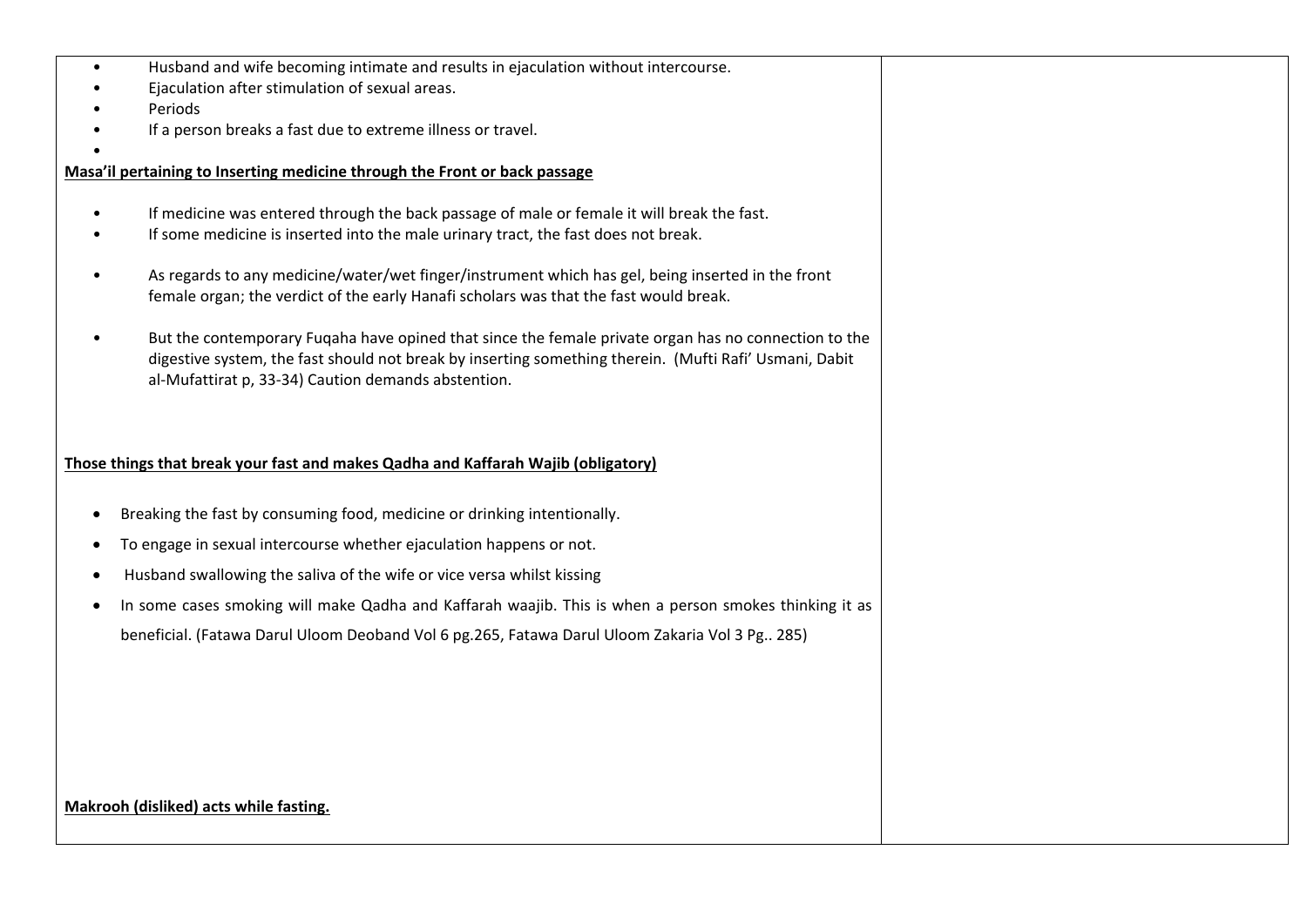• To chew gum, rubber, plastic items or other such things (which are chewed, but not swallowed, and nothing reaches the stomach, as otherwise the fast would be broken). • To taste any article of food or drink and spit it out (without anything being swallowed). . • To collect one's saliva in the mouth and then to swallow it. • To delay a bath that has become obligatory intentionally until after Fajr time. • To use Toothpaste or tooth powder to clean one's teeth, as there is the fear that it may go down the throat. It is permitted to use a miswak of any permissible fresh branch or root (tooth stick). • To be intimate with one's wife and there is fear that it may lead to ghusl becoming fardh. • To do something that may lead to one being forced to break the fast. • To complain of hunger and thirst. • To take too much water up the nostrils when cleaning the nose or, gargle more than necessary (because if any water goes down the throat, even accidentally, the fast is invalidated). • To quarrel, argue, use filthy or indecent words. • To backbite, tell a lie and swear are sinful acts even when one is not fasting. Therefore, they become even worse when fasting. Abu Huraira  $\stackrel{\text{def}}{\leq}$  narrates that Rasulullah  $\stackrel{\text{def}}{\leq}$  said, "Whoever does not give up lies and evil actions, Allah is not in need of him leaving his food and drink (i.e. Allah will not accept his fasting.)" (Bukhari) **Masnoon words for Iftaar** Mu'adh ibn Zuhrah narrated that, when he broke his fast Rasulullah <sup>26</sup> used to say: " اللَّهُمَّ لَكَ صُمْتُ وَعَلَى رِزْقِكَ أَفْطَرْتُ " *O Allah, for you I have fasted, and with your provision I have broken my fast.* (Tirmizi)

#### **Mustahab acts in fasting**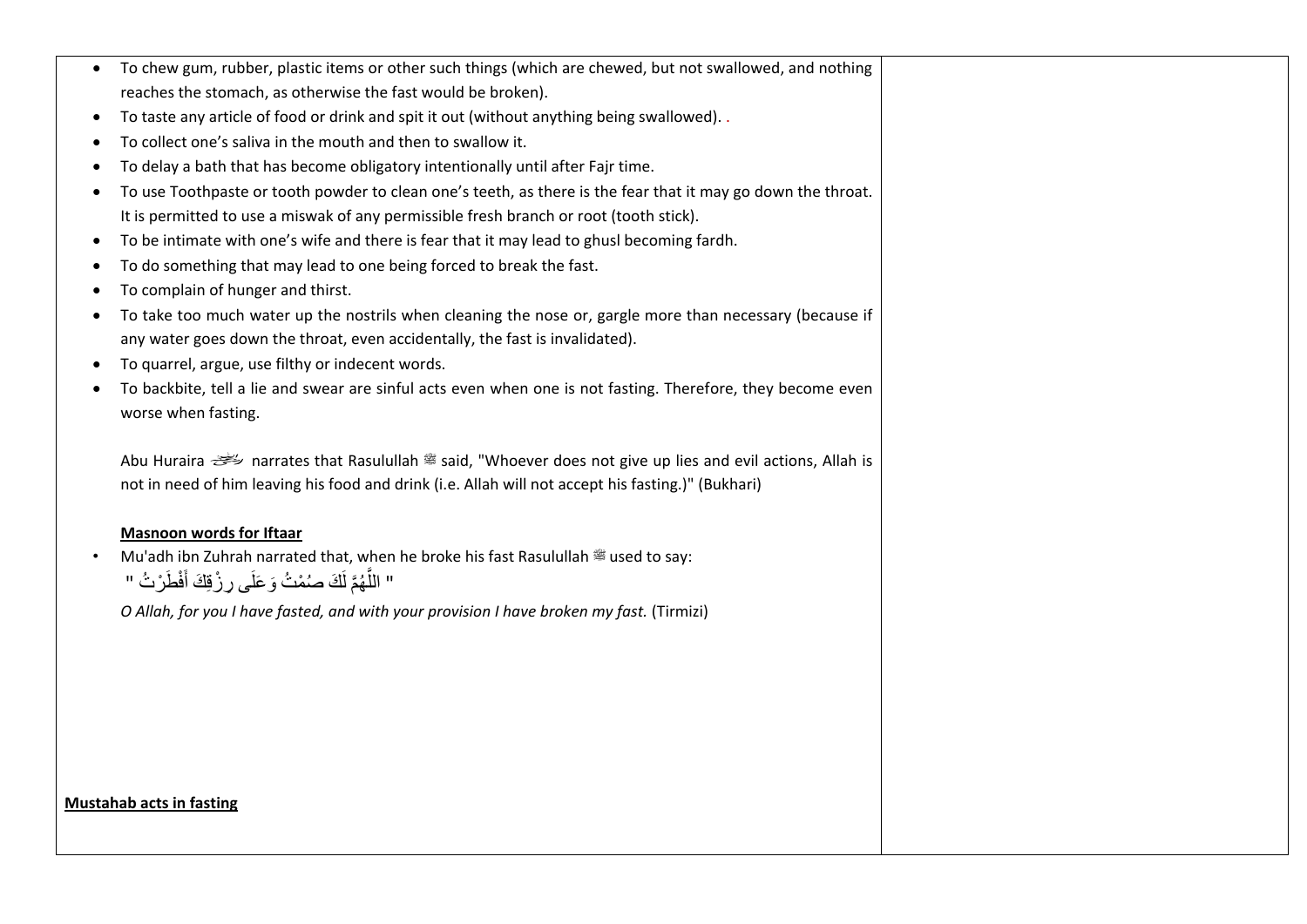- To hasten Iftar
- To recite the dua
- To do iftar with fresh dates or dry dates otherwise water. *Anas bin Malik narrated that Rasulullah* صلى الله عليه وسلم *would break the fast with fresh dates before performing Salat. If there were no fresh dates then (he would break the fast) with dried dates, and if there were no dried dates then he would take a few sips of water." Tirmizi*
- To do iftar with odd number of dates.
- To recite the dua : *O Allah, for you I have fasted, and with your provision I have broken my fast*
- To partake of suhoor even if it is a small amount of water.
- Not to delay suhoor to the extent that there is fear that Subh Sadiq will occur.
- To safeguard the tongue from backbiting, slander, vulgar and obscene language.
- To give Sadaqah to one's relatives, poor and the needy.
- To remain busy in the recitation of the Holy Qur'aan, Zikrullah, Durood Shareef or in seeking knowledge.
- To do I'tikaaf

(Kitab ul Masa'il Vol 2 Pg. 98)

# **Masa'il on Fidya**

- Fidya for the fast of Ramadhan cannot be given before Ramadhan; it must be given after Ramadhan starts. (Ahsan ul Fatawa Vol 4 Pg.. 445)
- One fidya can be distributed amongst a few. (Fatawa Mahmoodiya V11 pg. 96)
- Numerous fidyas can be given to one person (Fatawa Rahimiya Vol 5 Pg..198.)
- If a person is so poor that he/she cannot pay fidya, then they must make the intention that whenever they will be able to pay, they will pay. (Ahsan ul Fatawa V4 pg,459)
- If after giving the Fidya, a person recovers then they will need to make up the missed fasts. The Fidya that was given will be counted as Sadaqah.
- If the person is near to death and unable to make Qadha (of the missed fasts), it will be obligatory to make a wasiyah/bequest for the Fidya to be paid for the missed fasts from the third of his wealth.

## **Masa'il of Qadha**

- One should not delay in keeping the missed fast, as soon as one gets better one should keep them. It is a sin to unnecessary delay the fast.
- It is not necessary to keep the Qadha fast consecutively.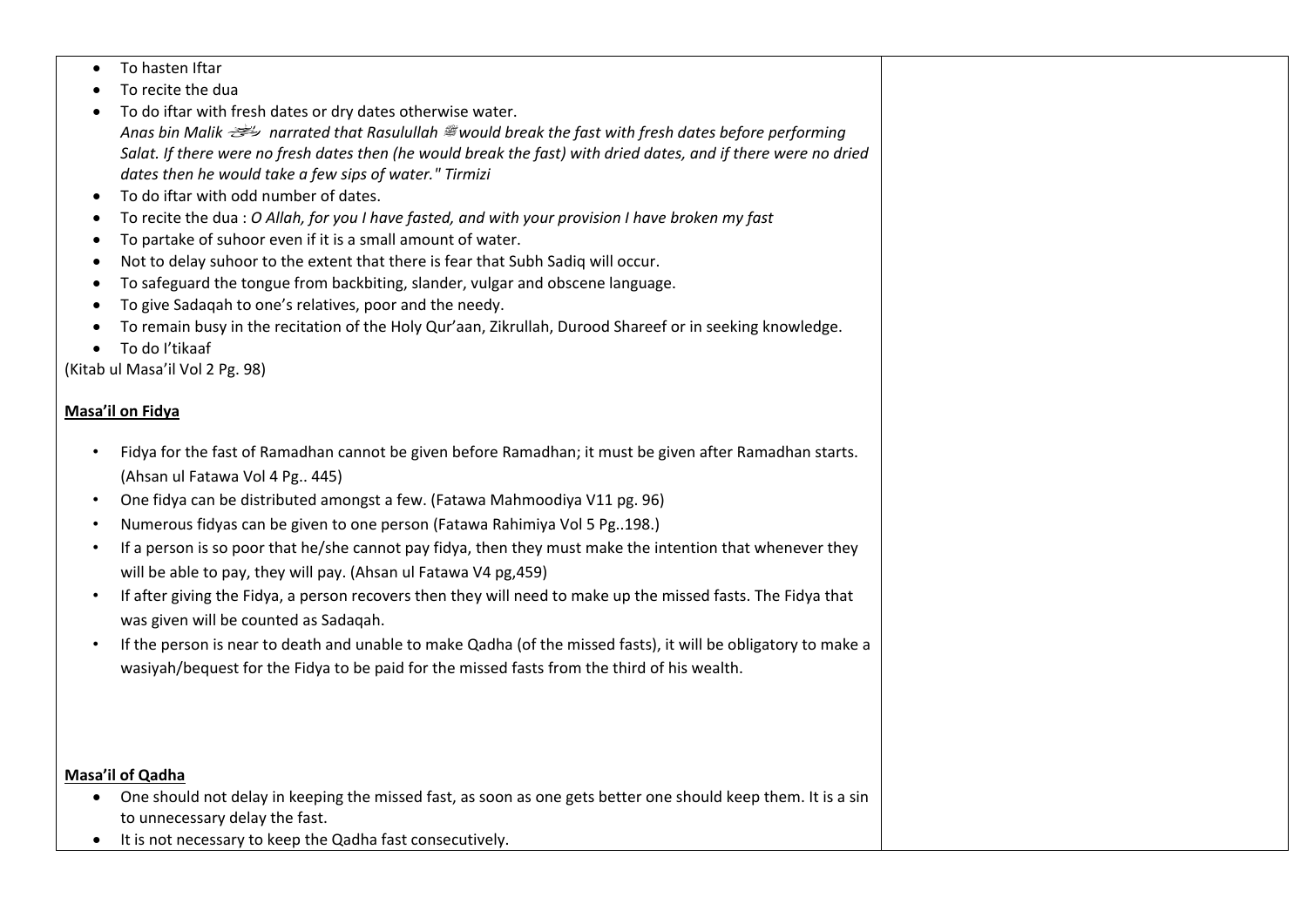- When making intention for Qadha fast it is not necessary to mention the exact day/dates of the missed fast. Rather keep the number of fast missed. If the Qadha is due for several Ramadhan, then to mention the year for which the Qadha is being kept is necessary. E.g. I am keeping the fast of the year 1440. Masa'il Roza pg. 80 Bahishti Zewar pg. 332
- The intention for Qadha fast needs to be made before Subh Sadiq.
- If one's Qadha fast are due from the previous Ramadhan and the years Ramadhan commences, then one will keep the fast of the present Ramadhan and keep the fast of the previous Ramadhan afterwards.

# **Masa'il of Kaffarah**

•

- Kaffarah for breaking the fast of Ramadhan is:
- To fast for sixty consecutive days.
- If a person does not have the strength to keep these 60 fasts then he should feed sixty poor people (Adults) twice a day or one person for sixty days with a full meal.
- He may also give grain to the value of Sadaqat ul Fitr to sixty poor people or to one poor person for sixty days. One may also give money to the value of Sadaqat ul Fitr.
- In the case of giving grain or money to one individual, it has to be done on sixty separate days. One cannot give all the sixty days worth in one day, as it will be counted as only one day's amount. (Fatawa Darul Uloom Deoband Vol 6 pg. 282 Bahishti Zewar pt. 3 pg. 10 Masa'il Roza pg.94)

(Fidya for the whole month for those who are unable to fast, can be given to one person on the same day)

Note: One does not have a choice between fasting sixty days and feeding sixty poor people; rather, one is obliged to fast for sixty days. Only when one is unable to fast due to a legitimate Shar'ee reasons e.g., old age, chronic illness; would one have the other options.

- Kaffarah only becomes Wajib for intentionally breaking a fast of Ramadhan by consuming food or medicine or engaging in intercourse. (Mas'alah for eating or taking medicine due to genuine need has passed.)
- If a Muslim deliberately misses a fast during Ramadhan, then only Qadha becomes wajib of the missed fast, no Kaffarah (expiation) will occur in this situation.
- In addition to the sixty days of Kaffarah a Qadha fast will also need to be kept.
- The Kaffarah is to fast for sixty consecutive days in the year without any interruption. One must choose a time where one can fast these sixty days without the days of Eid or the three days after Eid al-Adha (days of Tashreeq) interrupting the fasts. (because it is forbidden to fast on these five days)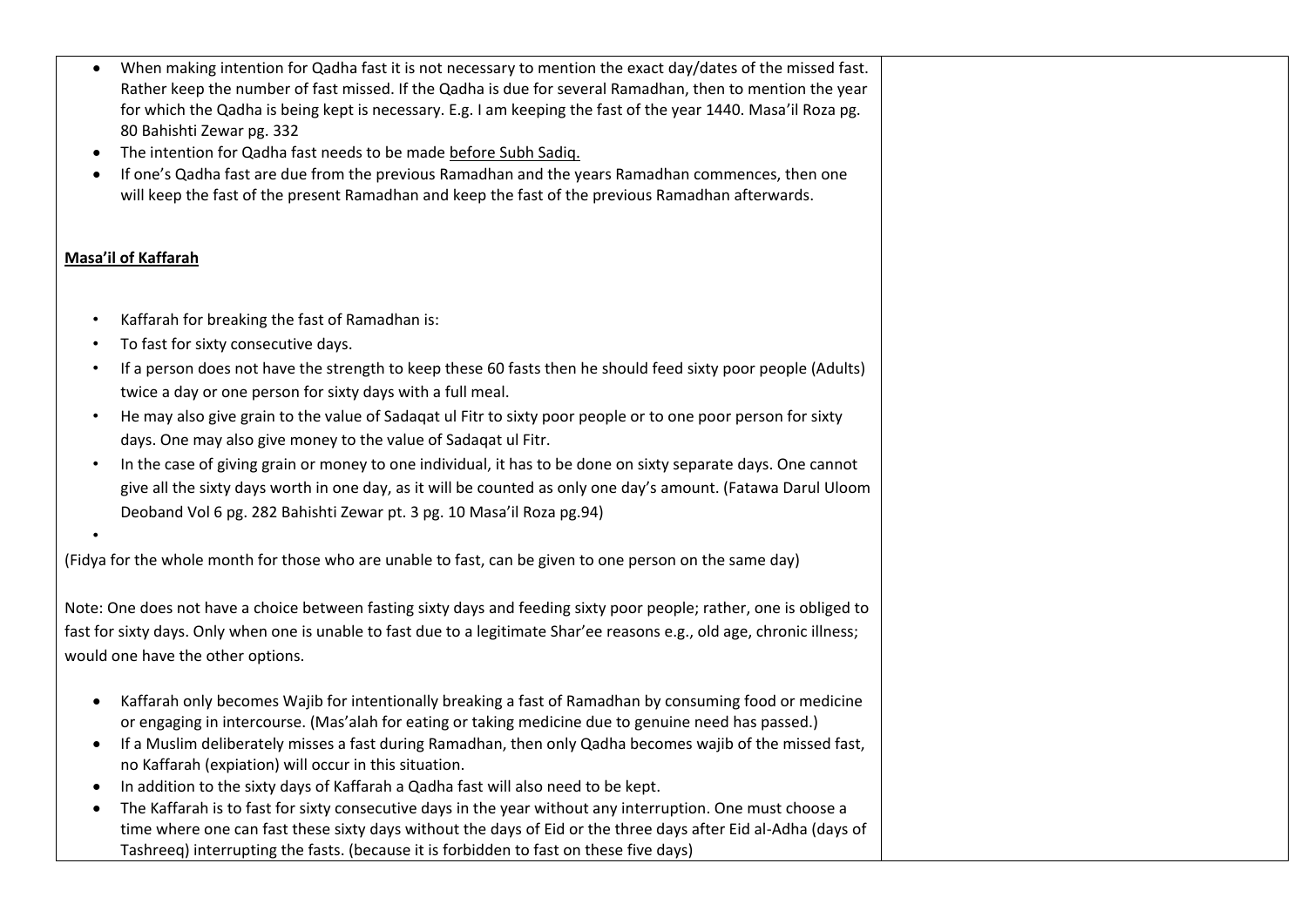• **Note: It is forbidden to fast on these five days: Eidain and the three days after Eid al-Adha 11th, 12th ad 13th of Dhul Hijjah.**

- If the sixty days is interrupted without a legitimate Shar'ee reason, then one will have to recommence the sixty days.
- If a woman starts her sixty days of fasting and she experiences her periods, then that is a legitimate Shar'ee excuse, she will continue the fast immediately after she becomes clean. If she was to wait for a day or two after she became clean, she will need to start again.
- Nifas in the middle of the sixty days is not an excuse, if a woman experiences nifas she will need to start again. ( periods is a monthly occurrence upon which a woman has no control over, whilst nifas is only after childbirth that could occur yearly)
- If a person becomes severely ill during the sixty days and one is unable to fast, then one would have to start again.
- If more than one fast of Ramadhan is broken by eating or drinking or intercourse with the spouse, one Kaffarah will suffice. If the kaffarah from previous Ramadhan was due and one broke the fast again in the present Ramadhan, even then one Kaffarah will suffice. (Fatawa Darul Uloom Zakaria Vol 3 pg.306) There is also an opinion of two separate kaffarah, if fast was broken due to intercourse in two separate Ramadhans. (Bahishti Zewar pt. 11, pg. 106, Ahsan ul Fatawa V4 pg,434)
- If one purposely breaks a fast again in the future after fulfilling one Kaffarah, a new Kaffarah will be due.
- It is important to note that one does not have a choice between fasting sixty days and feeding sixty poor people. Rather, one is obliged to fast for sixty days, unless one is unable to fast the sixty days due to a legitimate Shar'ee reason e.g., old age or a chronic illness that makes fasting very hard then the person can do one of the following:
- he should feed sixty poor people twice a day with a full meal.
- Feed one poor person two meals a day for sixty days
- He may also give grain equal to Sadaqat ul Fitr to sixty poor people or to one poor person for sixty days.
- One may also give money to the value of Sadaqat ul Fitr. If wheat is given as Sadaqat ul Fitr then 1.75 kgs or its value must be given to each individual. (or 3.5kgs of dry dates, barley or its value in cash)

#### **Important Masa'lah**

If Azaan is given before sunset mistakenly, and people do iftar following the Azaan, the fast won't count. If the iftar was done on basis of thinking (zann e ghaalib)that it was iftar time, only Qadha will be waajib. If there was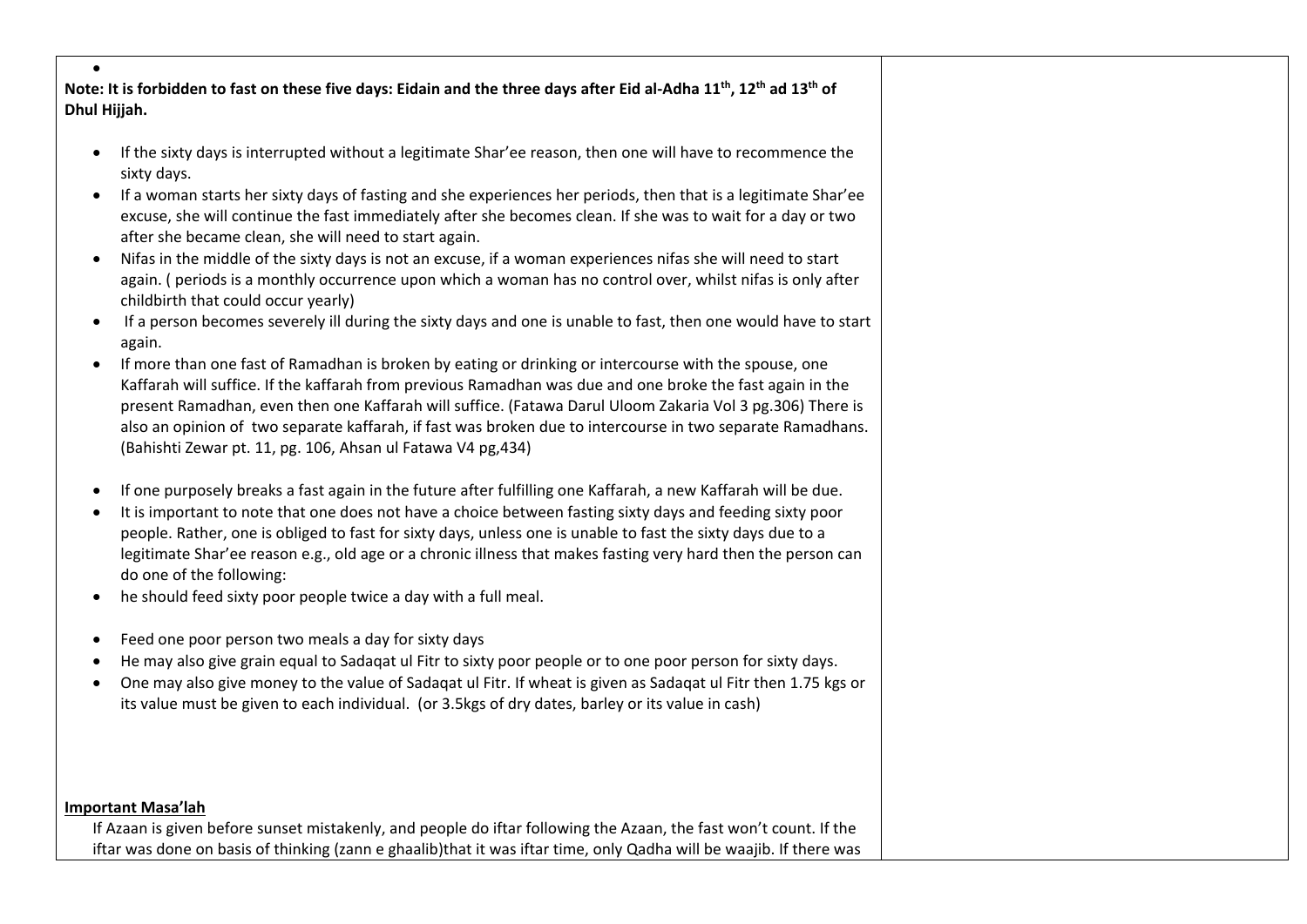a doubt as to whether it was iftar time or not then, both Qadha and Kaffarah will be waajib. (Ahsan ul Fatawa V4 pg,456) • If a person intentionally broke a fast then became ill, only Qadha will become waajib. • If a person intentionally broke a fast **then** left for a journey, then both Qadha and Kaffarah will be waajib. (Ahsan ul Fatawa V4 pg,459) (If he breaks the fast during the journey only Qadha is waajib) **Masa'il concerning the traveller** and whoever is ill or on a journey, the same number [of days which one did not observe Sawm (fasts) must be made up] from other days" [al-Baqarah 2:185] • In principle, it is not compulsory for a person to fast in Ramadan if he/she is a Shar'ee traveller. • If a traveller did not fast in Ramadan, he/she will have to make up for the missed fast later. • If one is traveling by air, and wishes to fast, he may rely on the time zone of the area he is flying on. • If a person embarked on a journey during the day after Subh Sadiq, he/she will have to fast that day. If he broke the fast whilst he is a traveller, he will need to keep a Qadha, Kaffarah will not apply. • Nowadays, due to modern transportation, traveling relatively short distances (such as 48/54 miles or more) is easy. As a result, if one does not face undue difficulties then it will be better to fast to benefit from the virtues of fasting in the month of Ramadan. • If a traveller kept the fast of Ramadhan and later in the day, he broke it one Qadha is required. Kaffarah will not apply. Ilm ul Fiqh pg. 450 **Q.** If a person has completed his 30 fasts in a country and now travels to a country where they are still on the 29<sup>th</sup> day; should he fast on the 30<sup>th</sup> day with them, as this will be his 31<sup>st</sup> fast? **A.** Yes, he will fast on the 30<sup>th</sup> day with them. (Fatawa Rahimiya Vol 5 Pg. 181/Ahsan ul Fatawa Vol 4 Pg. 433) **Q.** If a person has kept 28 fasts and he travels to a country where they are celebrating Eid after having completed their 29 fasts; should the person celebrate Eid with them? **A.** He will celebrate Eid with them and keep one fast after Eid as a month is not less than 29 days. (Fatawa Rahimiya Vol 5 Pg. 181) **Q.** Can I visit the Dentist for tooth extractions or fillings etc., whilst I'm fasting? **A.** Yes, Provided that the water, blood or any other substance does not go down the throat, if it does, fast will break.